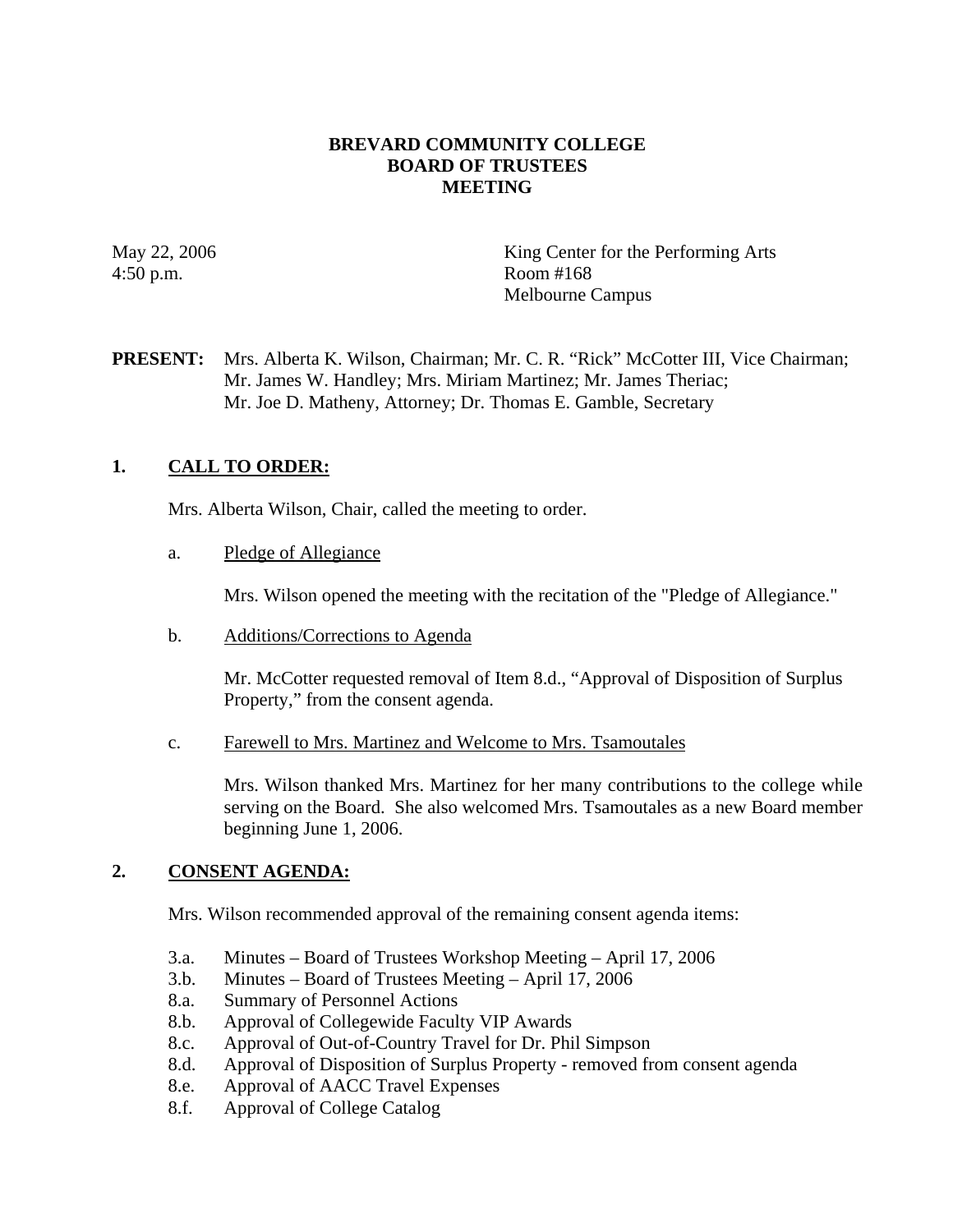Board of Trustees Meeting May 22, 2006 Page -2-

- 8.g. Approval of King Center Fourth Amended and Restated Articles & Bylaws
- 8.h. Approval of the Historic Cocoa Village Playhouse, Inc. Second Amended and Restated Articles and Bylaws
- 8.i. Approval of 2005 Institutional Accountability Report
- 9.a. Approval of April Monthly Summary of Income and Expenditures
- 9.b. Approval of 2006-2007 Operational Budget
- 9.c. Approval of 2006-2007 College Fee Schedule
- 9.d. Approval of 2006-2007 Capital Outlay Budget
- 9.e. Approval of Write-Off of Un-Collectable Accounts

Mr. Theriac moved approval of the remaining consent agenda items. Mr. McCotter seconded the motion. All those voting in favor of the motion – Theriac, McCotter, Handley, Martinez, and Wilson; opposed – none. Motion unanimously approved.

# **3. APPROVAL OF OFFICIAL MINUTES OF PREVIOUS MEETINGS:**

a. Minutes – Board of Trustees Workshop Meeting – April 17, 2006

Approved – consent agenda.

b. Minutes – Board of Trustees Meeting – April 17, 2006

Approved – consent agenda.

### **4. COMMUNICATIONS:**

### a. Recognition of All-Florida Academic Team Members

Dr. Brenda Fettrow, Vice President, Student Services, introduced the nine BCC students who were named to the All-Florida Academic Team in recognition of their outstanding grade point averages and accomplishments. She recognized the recipients: Velma Claypool, Ashley McGrath, Sarah Stoeckel, Derek Cartwright (not present), Ashley Harper, Daniel Martoma (not present), Sheena Maynard, Marvin Tador and Dale Yeager (not present) and provided brief details of their accomplishments.

b. Report on the Citizenship Ceremony

Dr. Brenda Fettrow, Vice President, Student Services, reported that each year the college hosts a Naturalization Ceremony. She introduced Ms. Francine Arrington, Coordinator, International Services, who provided video clips from the ceremony held at BCC on January 20, 2006. Ms. Arrington reported that the next ceremony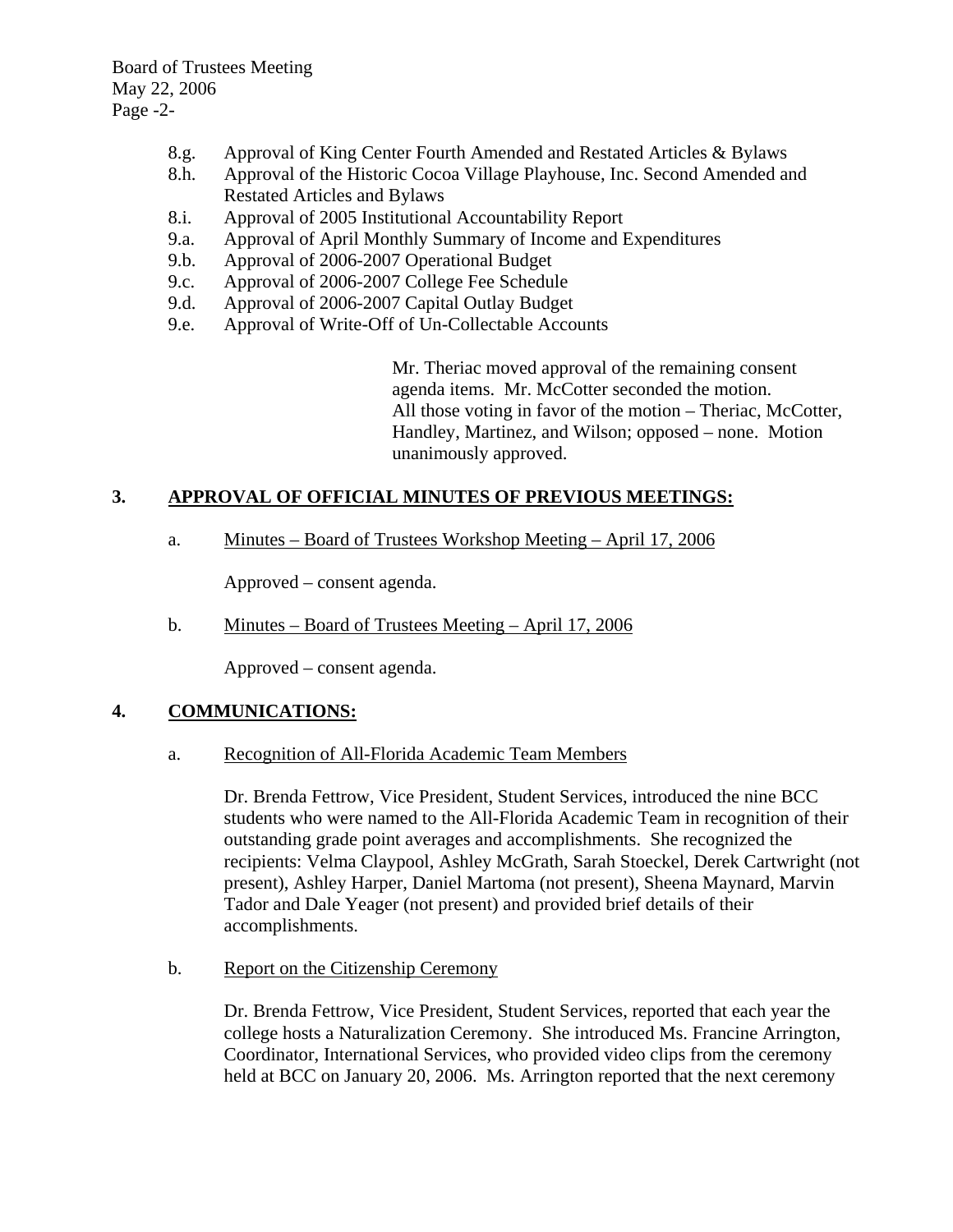Board of Trustees Meeting May 22, 2006 Page -3-

> will be held on the Cocoa Campus on January 12, 2007, and invited the Boards' participation.

#### c. Report on Recruitment Initiatives

Dr. Brenda Fettrow, Vice President, Student Services, introduced Ms. Kathleen Peters, Dean, Enrollment Management, who described current recruitment initiatives. Ms. Peters reported there are currently three designated recruitment specialists: Ms. Stephanie Lubno, Collegewide Recruiter; Ms. Gloria Meeks, and, Ms. Teri Jones, Diversity and Equity Recruiters. She stated that these individuals participated in 30-100 events this year, including Project Get Ready, College Night, Better Living Expo and Space Alliance Education Day. In addition, many other individuals at the college participate in recruiting events throughout the year, during non-peak registration time.

Ms. Peters reported last fall 5,355 new student applications were processed, of which 4,288 students registered, representing an 80% positive return on recruitment activities.

Dr. Fettrow reported it is encouraging that new student applications have increased dramatically this last year, indicating student awareness of the college programs available. Furthermore, the 80% registration return from these applications is remarkable, as 60-65% return is the nationwide average. She also stated that retention efforts will also be monitored for effectiveness.

Dr. Fettrow reported that the implementation of the Call Center, mandatory advising, mentoring and new tools such as WebCap educational planner will serve to enhance student satisfaction and success.

Dr. Gamble stated his desire to identify high school graduates who do not plan to proceed to higher education to make them aware of options at BCC.

Ms. Peters confirmed that the college has a very active Student Ambassador program to assist with recruitment events. Mr. Handley suggested that organizing a pool of successful BCC graduates for speaking engagements, etc., would be an excellent recruitment aid. It was also suggested that a video of Representative Thad Altman's presentation at the Spring graduation ceremony would be a valuable tool. Finally, forming student focus groups to get student feedback would be helpful.

# **5. CITIZEN'S PRESENTATION:**

None.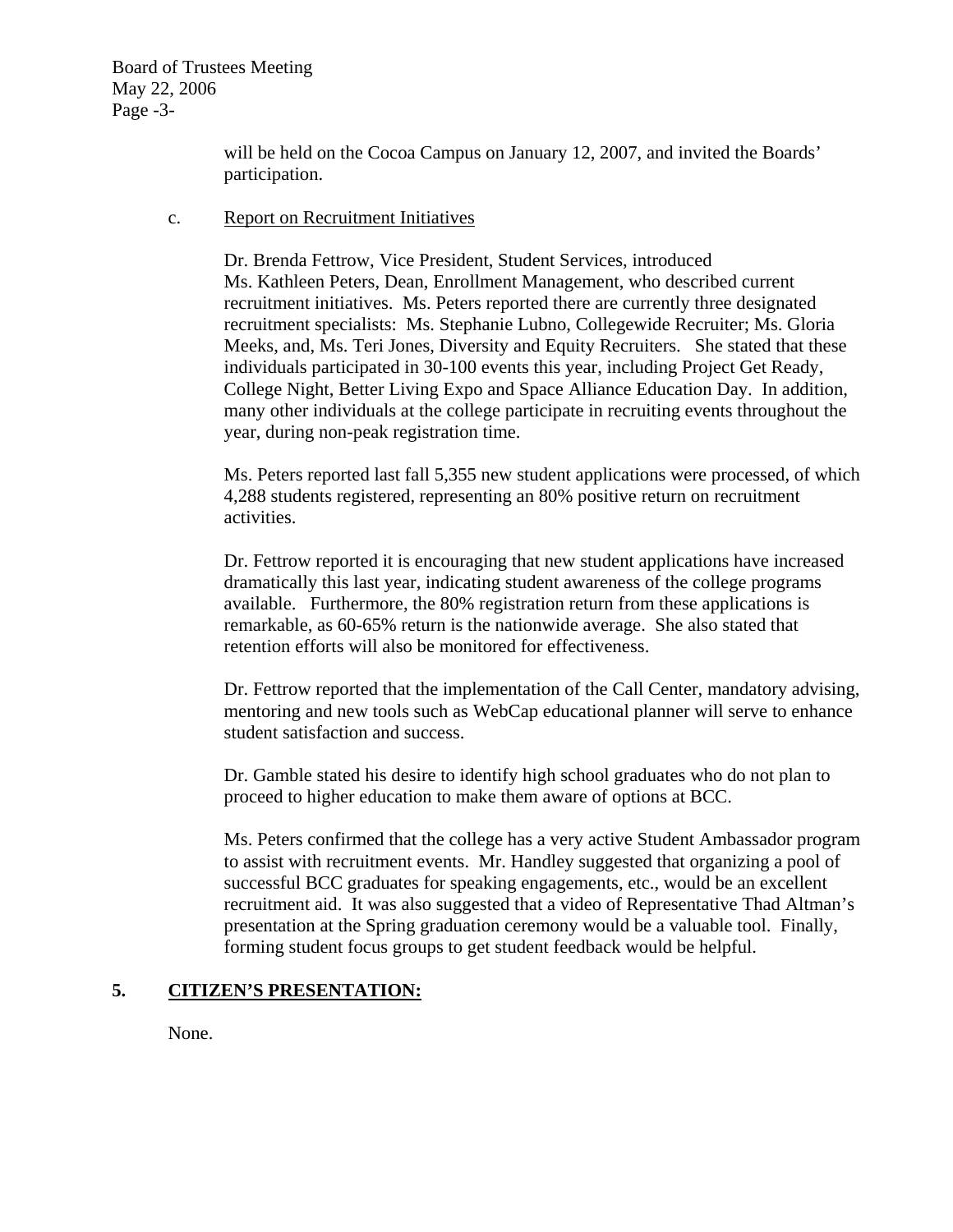Board of Trustees Meeting May 22, 2006 Page -4-

# **6. CONSTRUCTION AND DEVELOPMENT:**

None.

## **7. OLD BUSINESS:**

## a. Report on Pending Legal Actions – Mr. Matheny

Mr. Joe Matheny, college Attorney, reported the contract with Lowe's in Palm Bay is progressing with expectations that it will be finalized in the near future. He further reported that the Palm Bay Academy has forwarded the \$38,000 deposit and extension fees due to-date. As agreed, an additional \$10,000 will be paid each month through the September extension deadline. These funds will be credited against the purchase price if the contract closes as agreed, otherwise, the funds will be credited to the college in the event of default.

## **8. NEW BUSINESS:**

## a. Personnel Actions

The Personnel Actions were presented to the Board for information only; with no further action required.

b. Approval of Collegewide Faculty VIP Awards

Approved - consent agenda.

c. Approval of Out-of-Country Travel for Dr. Phil Simpson

Approved - consent agenda.

d. Approval of Disposition of Surplus Property

Mr. Mark Cherry, Associate Vice President, Financial Services, reported that surplus computers, which are deemed sellable, are offered to college staff at a minimal cost on a first-come-first-serve basis. Mr. Marshall confirmed that Dell has agreed to "clean" computer operating systems for re-sell to staff. This partnership with Dell has proven to be very cost effective for the college due to the manpower and storage space required to manage the process internally. Mr. Marshall also reported that the School Board takes un-sellable computers to salvage parts. Mr. McCotter requested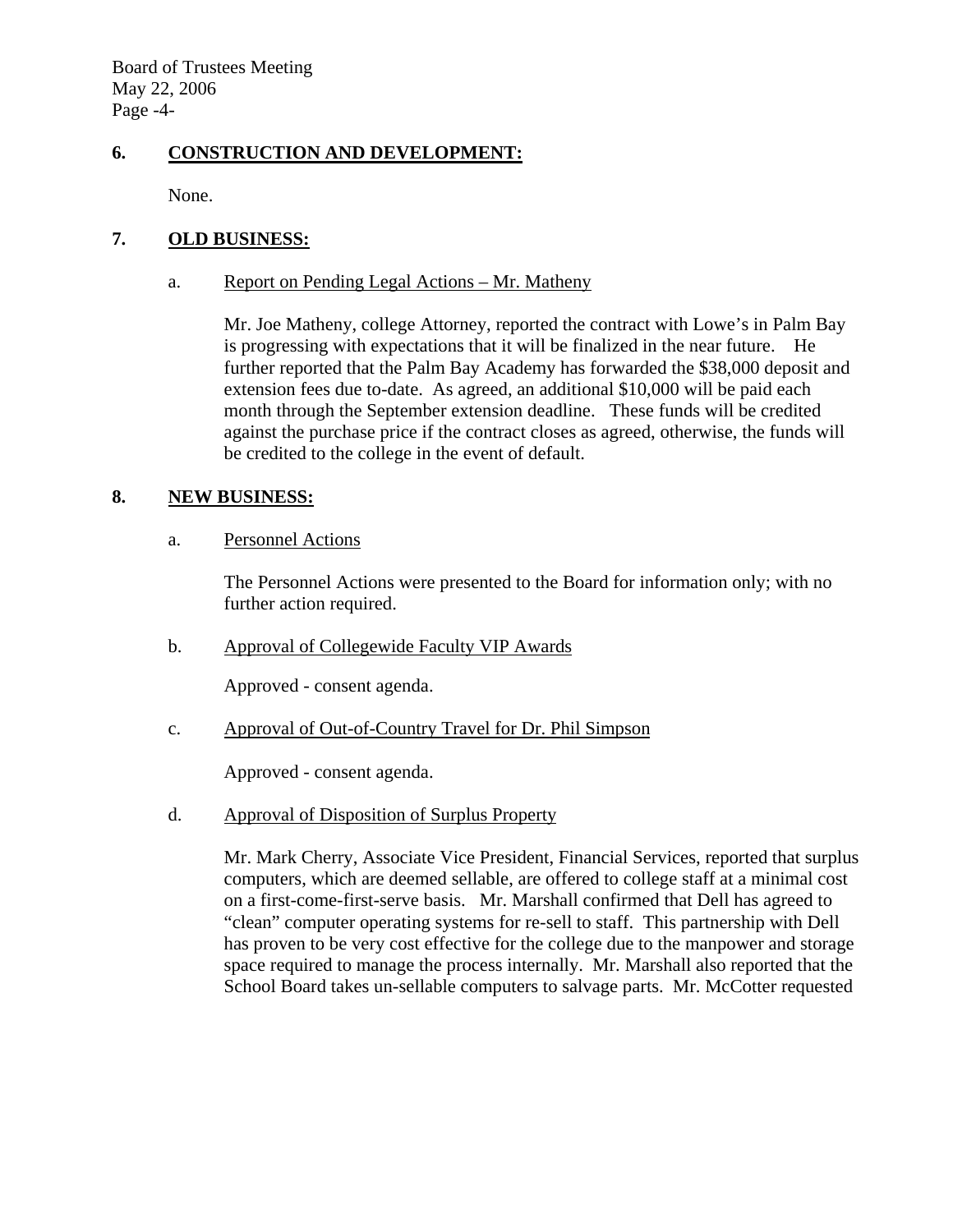Board of Trustees Meeting May 22, 2006 Page -5-

> that Mr. Awtonomow make contact with Dell regarding possible computer donations for Brevard County non-profit use. Dr. Gamble recommended approval of the disposition of surplus property.

> > Mr. McCotter moved approval of disposition of surplus property. Mr. Handley seconded the motion. All those voting in favor of the motion – McCotter, Handley, Martinez, Theriac and Wilson; opposed – none. Motion unanimously approved.

## e. Approval of AACC Travel Expenses

Approved - consent agenda.

f. Approval of College Catalog

Approved - consent agenda.

g. Approval of King Center Fourth Amended and Restated Articles and Bylaws

Approved - consent agenda.

h. Approval of the Historic Cocoa Village Playhouse, Inc. Second Amended and Restated Articles and Bylaws

Approved - consent agenda.

i. Approval of 2005 Institutional Accountability Report

Approved - consent agenda.

j. Request for Future Board Meeting/Workshop Agenda Items

Mr. McCotter requested a future report regarding programs and initiatives for improving retention of students in the first-year experience.

Mr. Handley requested a future report regarding the status of Institute of Business Technology and Continuing Education (IBT&CE) programs and finances.

### **9. FINANCIAL ACTIONS:**

a. Approval of the April Monthly Summary of Income and Expenditures

Approved – consent agenda.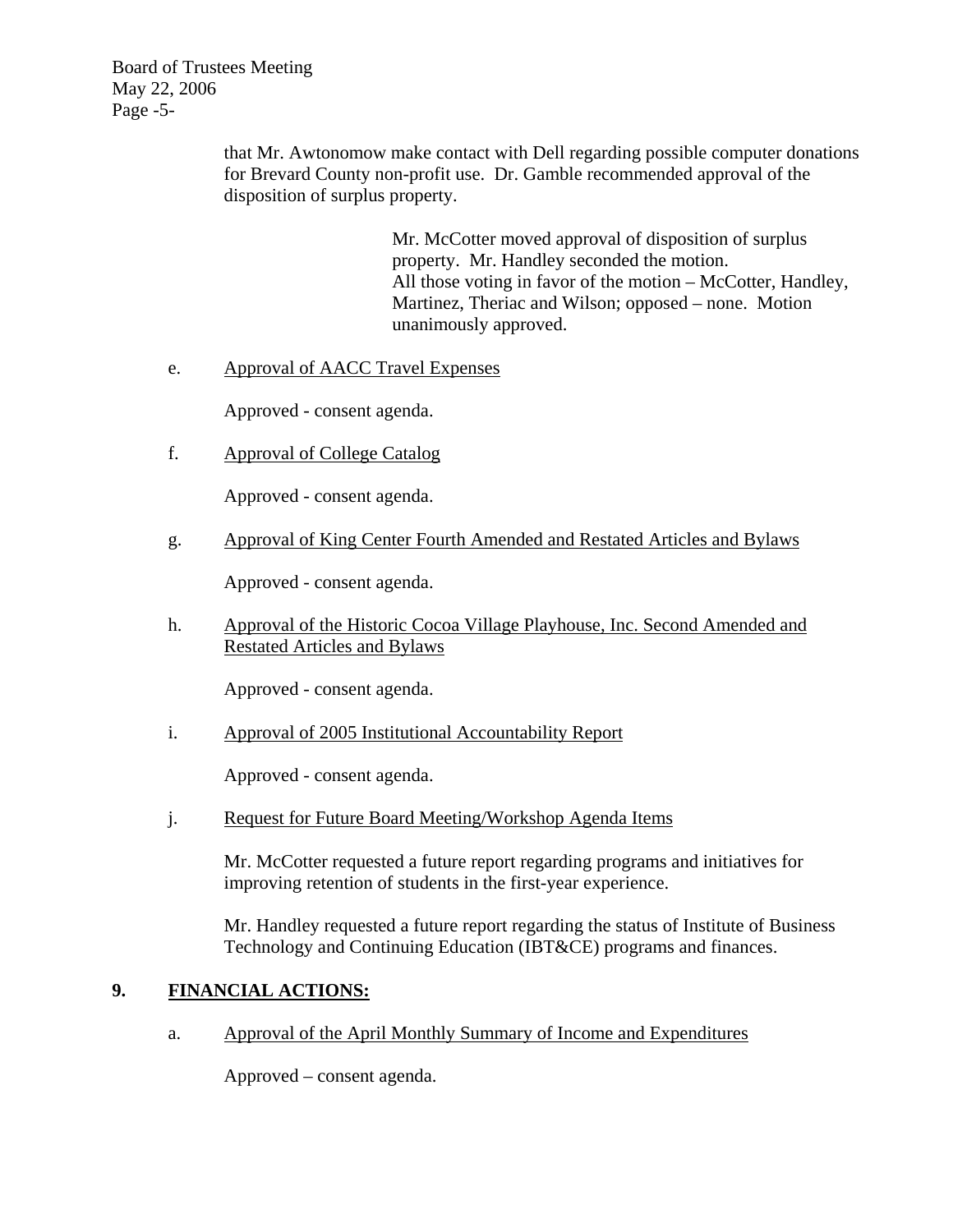Board of Trustees Meeting May 22, 2006 Page -6-

b. Approval of 2006-2007 Operational Budget

Approved – consent agenda.

c. Approval of 2006-2007 College Fee Schedule

Approved – consent agenda.

d. Approval of 2006-2007 Capital Outlay Budget

Approved – consent agenda.

e. Approval of Write-off of Un-Collectable Accounts

Approved – consent agenda.

### **10. REPORT OF THE PRESIDENT:**

a. 2006-2007 Legislative Action

Dr. Gamble reported May 31 is the deadline for Governor Bush's action on the 2006- 2007 legislation. He requested the Trustees' review and communication with the Governor regarding the controversial FICA funding bill, which would allow public funds for use at private institutions. Mrs. Wilson reported that the Trustees Commission discussed this concern with the Governor at their meeting last month.

b. New Millenium Academy

Dr. Gamble reported he was contacted by representatives of a Palm Bay charter school, New Millenium Academy, Inc. The representatives will provide a written proposal for the June Board meeting requesting use of Palm Bay Campus land to place 17 modular facilities for a period not to exceed six months (August 2006 through January 2007), in return for \$7,000 per month rent.

Mr. Matheny demonstrated the area of land which has been proposed for this use as well as a possible alternative site which might be more conducive for this purpose. He stated he will contact representatives to discuss the possibility of the alternative site. Dr. Gamble reported that liability issues and possible conflicts with Lowe's construction efforts and traffic flow are being researched.

c. Graduation

Dr. Gamble reported the Spring graduation ceremonies on May 20 were successful, with more than 1,300 graduating, including 49 dual enrollment graduates.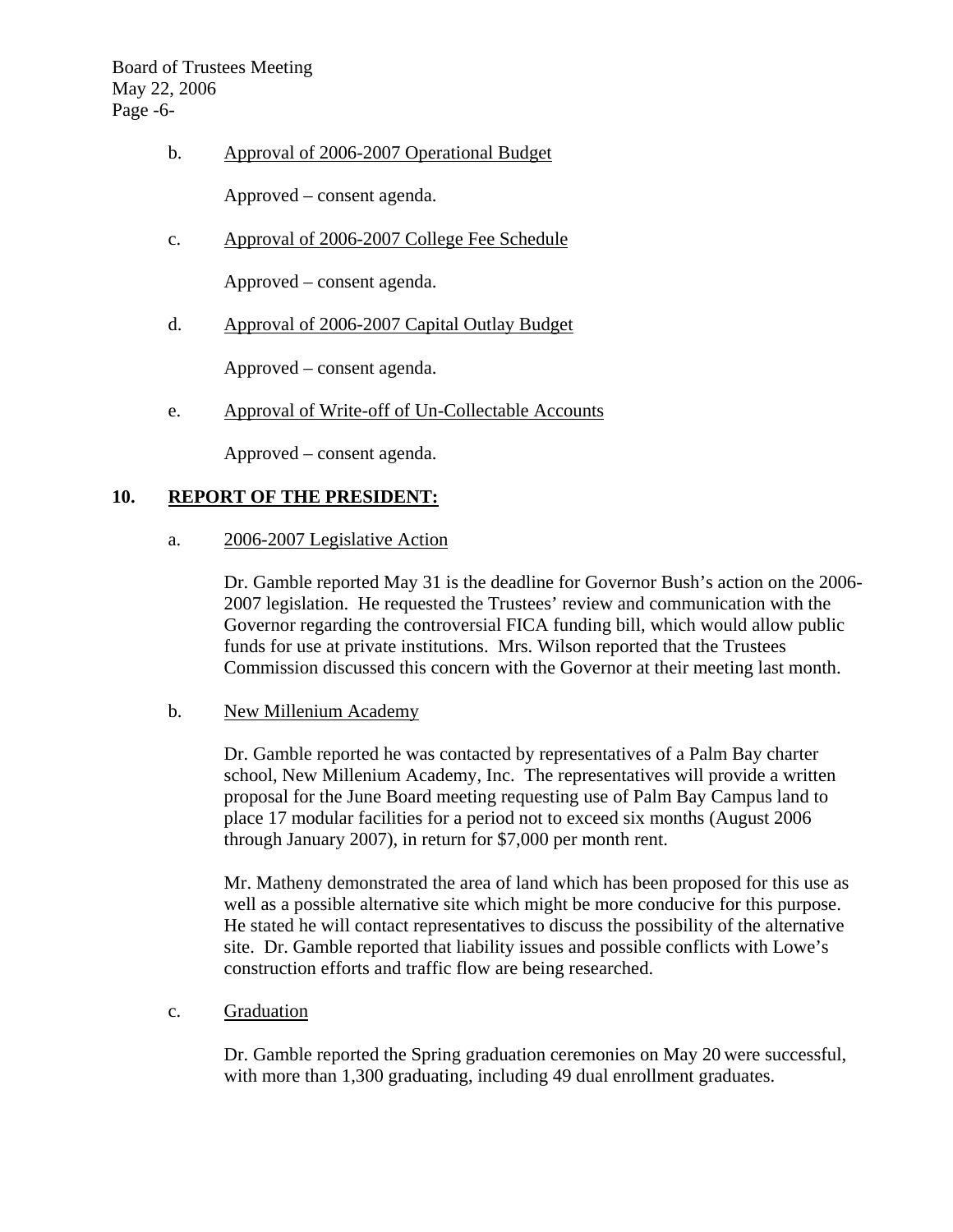## d. Enrollment

Dr. Gamble reported that Summer A enrollment is currently up 1-2%.

## e. Indian River Community College (IRCC) Partnership Proposals

Dr. Gamble reported two partnership opportunities with Indian River Community College (IRCC) are being evaluated. One partnership involves Nuclear Medicine where the students would begin schooling at BCC and finish at IRCC. The other would be Veterinary Technology studies beginning at IRCC and finishing at BCC.

f. Foundation Executive Director Position

Dr. Gamble reported that Mr. Dick Beagley has expressed interest in full-time employment as Executive Director of the Foundation beginning on or about July 1. Mr. Beagley has served BCC for many years and has numerous community contacts which would benefit the college.

## g. Foundation Annual Meeting

Dr. Gamble reported the Foundation Board annual meeting is scheduled for Saturday, May 27. It will be held onboard the Carnival Glory beginning at 10:45 a.m. and the Board's participation was encouraged.

### h. Titusville Main Street PMC

Dr. Gamble reported the development of the Titusville Main Street PMC has been delayed due to the need to prepare the land for placement of the historical buildings. Parrish Medical Center has requested the houses remain on Titusville Campus property until the land is ready. Dr. Gamble reported an area has been identified on the Titusville Campus, which would be appropriate for this use. Mr. Matheny will work with the Parrish Foundation to insure the college is protected from liability issues.

# i. Veterinary Technology Accreditation

Dr. Gamble reported he is pleased the Veterinary Technology program has now received notification of full accreditation.

# j. Hurricane Preparation

Dr. Gamble reported the college is preparing for the impending hurricane season. He reported that a special edition of the "Breeze" reviewing preparation recommendations has been distributed to the staff, a copy of which was distributed to the Trustees.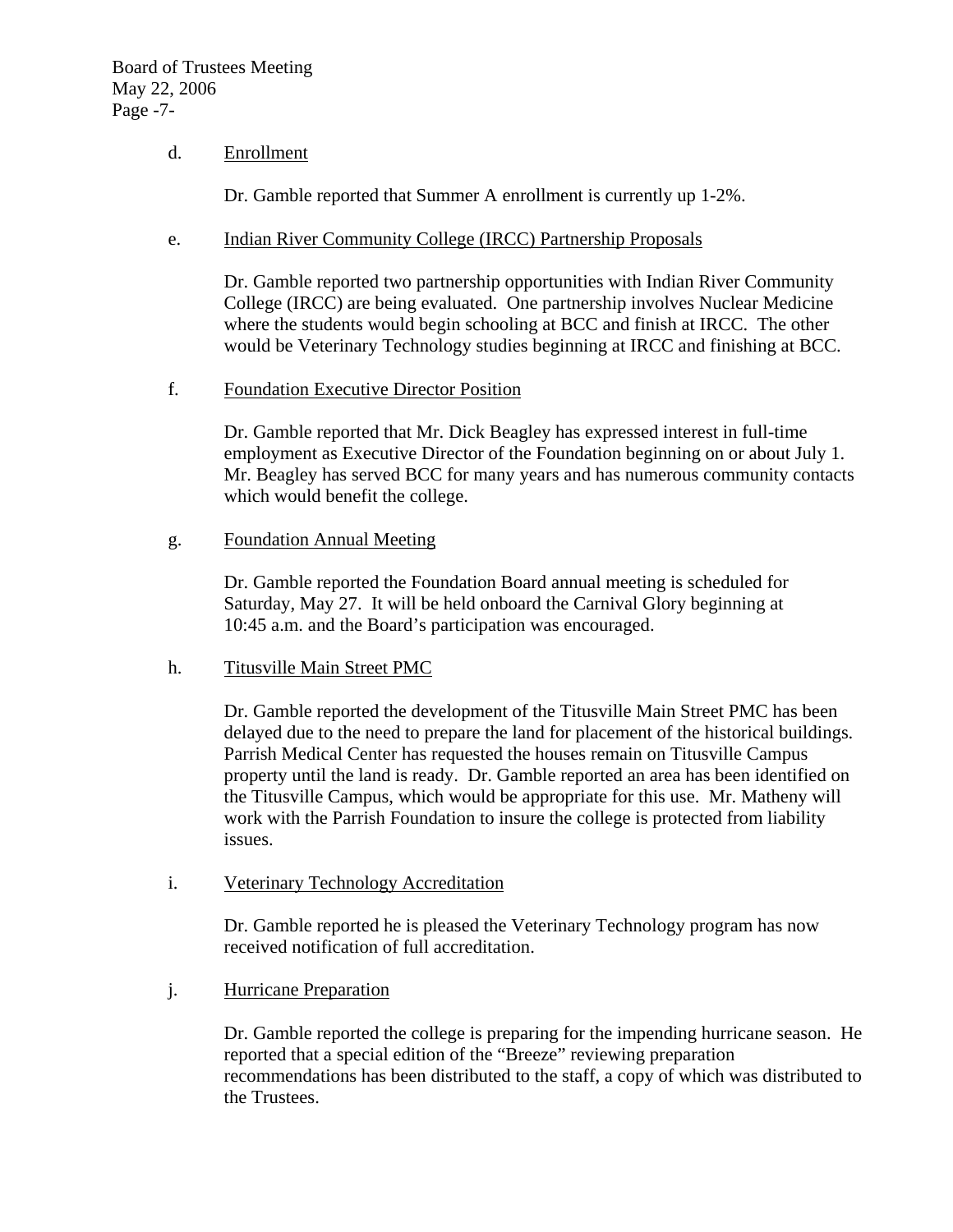Board of Trustees Meeting May 22, 2006 Page -8-

## k. Informational Brochures

Dr. Gamble called attention to several handouts which were distributed to the Board, including a new BCC Report to the Community, ACCT Advisor, and combined athletic brochure.

## **11. COMMITTEE REPORTS**

a. Architect Selection – Mrs. Martinez

No report.

b. Alumni Association – Mrs. Wilson

No report

c. BCC Foundation – Mr. Theriac

No report.

d. Cocoa Village Playhouse – Mr. McCotter

Mr. McCotter deferred to Dr. Fettrow who reported the Cocoa Village Playhouse (CVP) "It's a Wrap" fundraiser was a huge success, netting more than \$72,000. Due to the success of the event, this will become an annual fundraising event. Dr. Fettrow also reported that more than \$1.2 million has been raised thus far with projections of \$2.2 million by the end of summer. She confirmed that the final plans for the annex have been received to be presented to the Board at the June Board meeting.

e. Insurance Committee – Mrs. Martinez

No report.

f. King Center for the Performing Arts (King Center) – Mr. Handley

Mr. Handley reported Mr. Phil Nohrr will be retiring as Chairman of the King Center Board and will be replaced by Mr. Nick Heldreth.

g. Planetarium – Mr. Handley

No report.